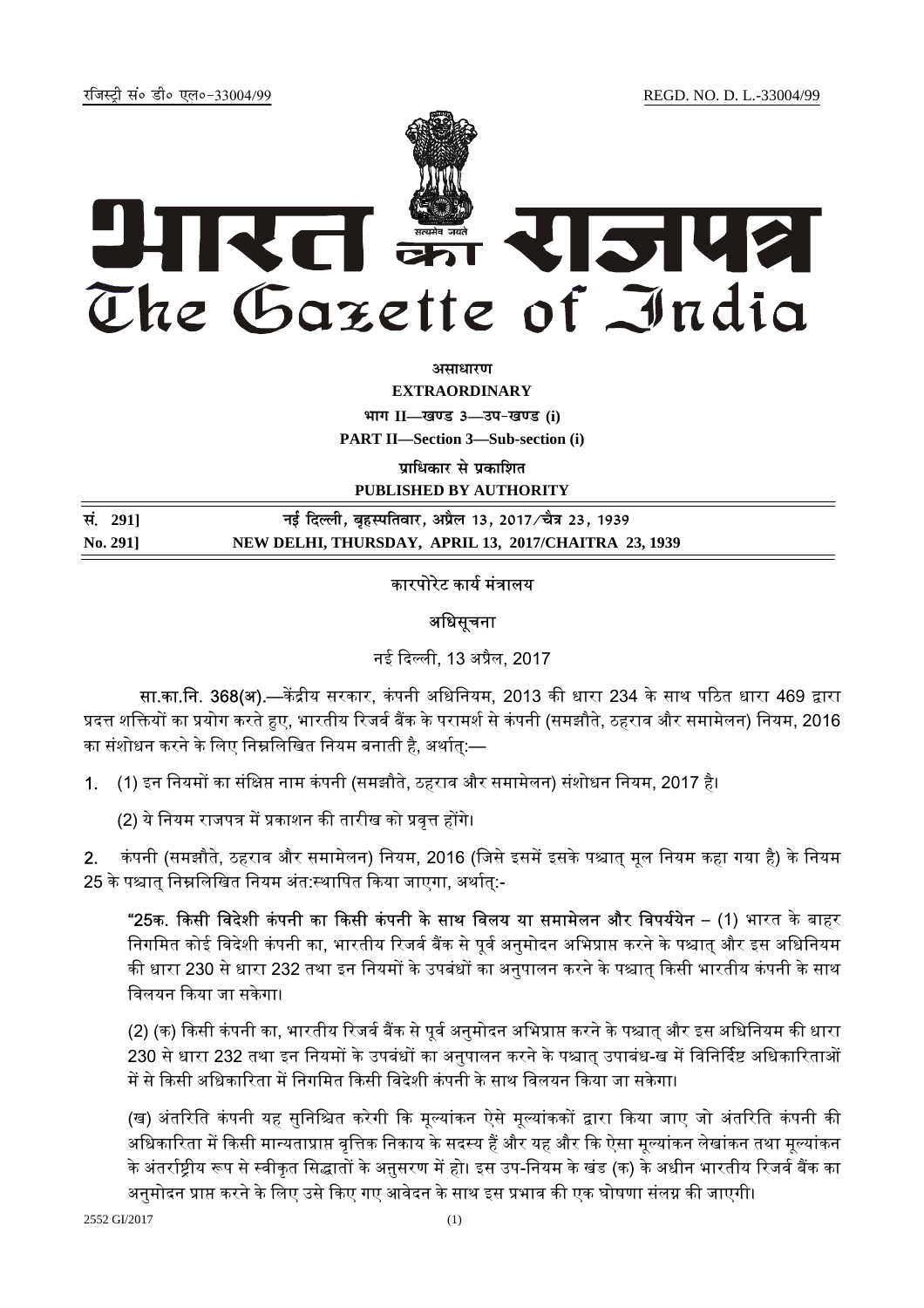(3) संबंधित कंपनी इस अधिनियम की धारा 230 से धारा 232 और इन नियमों के उपबंधों के अनुसार, यथास्थिति, उप-नियम (1) और उप-नियम (2) में विनिर्दिष्ट अनुमोदन अभिप्राप्त करने के पश्चात अधिकरण के समक्ष आवेदन फाइल करेगी।

*स्पष्टीकरण* 1.—इस नियम के प्रयोजनों के लिए "कंपनी" पद से अधिनियम की धारा 2 के खंड (20) में यथापरिभाषित कंपनी अभिप्रेत है और "विदेशी कंपनी" पद से भारत के बाहर निगमित कोई कंपनी या निगमित निकाय चाहे उसके कारबार का स्थान भारत में है या नहीं, अभिप्रेत है:

स्पष्टीकरण 2.—इस नियम के प्रयोजनों के लिए यह स्पष्ट किया जाता है कि इस नियम में कोई संशोधन भारतीय रिजर्व बैंक के परामर्श बिना नहीं किया जाएगा।"

3. मृल नियमों में **उपाबंध-क** के पश्चात् निम्नलिखित उपाबंध अंत:स्थापित किया जाएगा:-

## "उपाबंध-ख

# त्रियम 25क के उप-नियम (2) के खंड (क) में निर्दिष्ट अधिकारिताएं

अधिकारिताएं –

(i) जिसका प्रतिभूति बाजार विनियामक अंतर्राष्ट्रीय प्रतिभूति संगठन आयोग के बहुपक्षीय समझौता ज्ञापन का या भारतीय प्रतिभति और विनिमय बोर्ड के साथ द्विपक्षीय समझौता ज्ञापन का हस्ताक्षरकर्ता है:

या

(ii) जिसका केन्द्रीय बैंक इंटरनेशनल सेटेलमेंट बैंक (बीआईएस) का एक सदस्य है और

(iii) ऐसी अधिकारिता जिसकी पहचान वित्तीय कार्रवाई टास्कफोर्स (एफएटीएफ) के सार्वजनिक कथन में निम्नलिखित के रूप में नहीं की गई है:

(क) नीतिपरक धन शोघन रोधी या आतंकवाद के वित्तपोषण को नियंत्रित करने वाली ऐसी अधिकारिता जिसके प्रति उपाय लागू होते हैं; या

(ख) ऐसी अधिकारिता जिसमें कमियों को दर करने के लिए वित्तीय कार्रवाई टास्कफोर्स के साथ विकसित किसी कार्ययोजना में कमियों को दूर करने हेतु पर्याप्त प्रगति नहीं की गई है या उसके लिए प्रतिबद्ध नहीं है।"।

[फा. सं. 1/37/2013-सीएल-V]

अमरदीप सिंह भाटिया, संयुक्त सचिव

टिप्पण : मल नियम भारत के राजपत्र, असाधारण, भाग-II, खंड-3, उप-खंड (i) में सा.का.नि. सं. 1134(अ), तारीख 14 दिसंबर, 2016 द्वारा प्रकाशित किए गए थे।

## **MINISTRY OF CORPORATE AFFAIRS**

## **NOTIFICATION**

New Delhi, the 13th April, 2017

 **G.S.R. 368(E).—**In exercise of the powers conferred by section 234 read with section 469 of the Companies Act, 2013, the Central Government, in consultation with the Reserve Bank of India, hereby makes the following rules to amend the Companies (Compromises, Arrangements and Amalgamations) Rules, 2016, namely:—